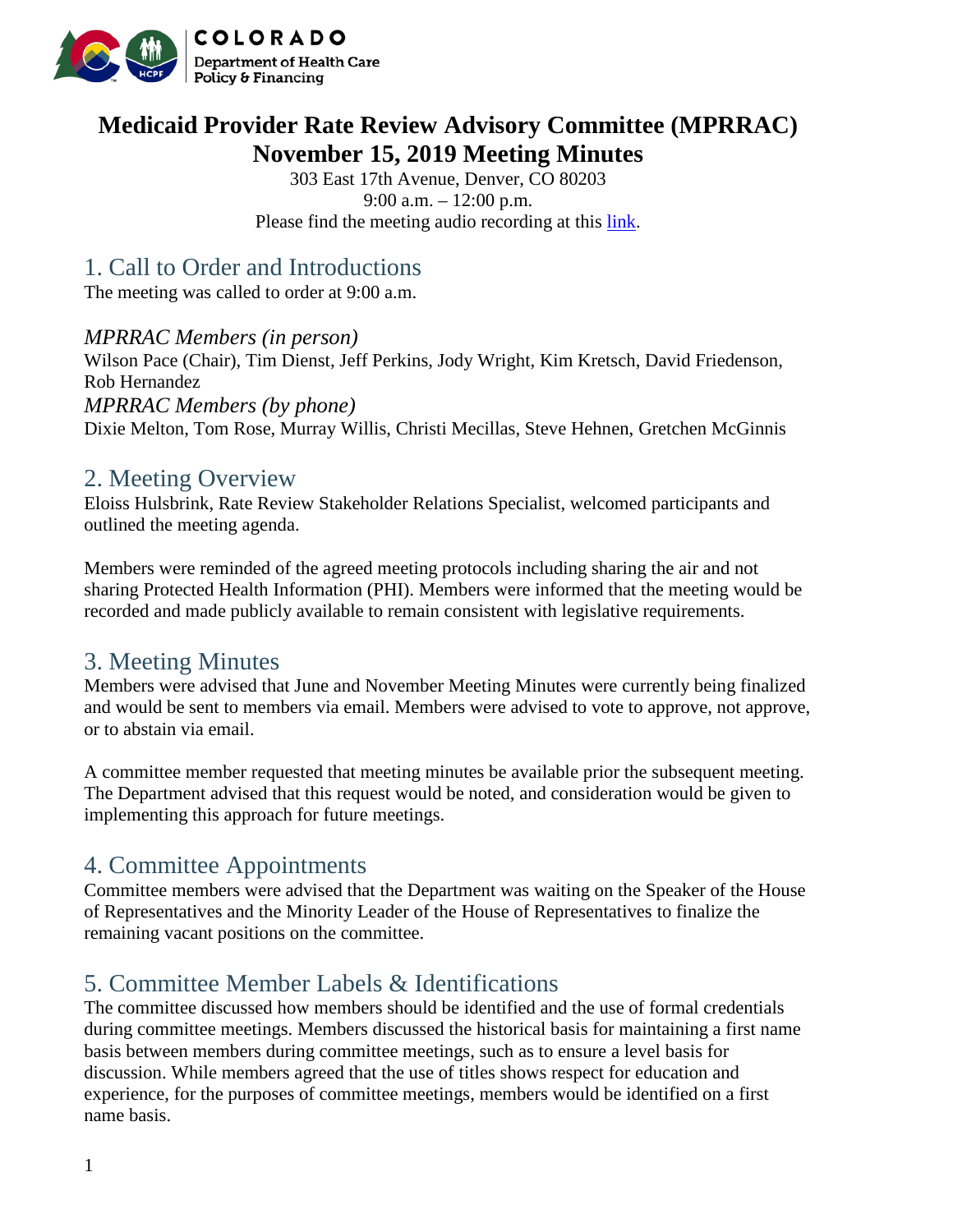It was agreed that this meeting protocol should be made known to new members when joining the committee. Committee members also agreed that the area of expertise/representation should be included on name plates for those in attendance to help with identification (especially for new committee members).

# 6. Past Year Recommendations Update

An update on the status of recommendations from Years One, Two and Three was presented. For more information, see the [Rate Review Recommendation Status –](https://www.colorado.gov/pacific/sites/default/files/Updates_PastRecommendations_MPRRAC_Nov2019%20%281%29.pdf) Update handout.

#### *Committee Discussion*

The committee discussion focused on the committee's appreciation to the Department for compiling the information and acknowledging that it was evidence of the achievements of the rate review process and the advisory committee during the first three years.

## 7. Recommendations for Year Four Services

The final recommendations published in the [2019 Medicaid Provider](https://www.colorado.gov/pacific/sites/default/files/2019%20Medicaid%20Provider%20Rate%20Review%20Recommendation%20Report_v3_0.pdf) Rate Review [Recommendation Report](https://www.colorado.gov/pacific/sites/default/files/2019%20Medicaid%20Provider%20Rate%20Review%20Recommendation%20Report_v3_0.pdf) were presented to committee members. For more information, see slides 10-13 in the [November MPRRAC Meeting Presentation.](https://www.colorado.gov/pacific/sites/default/files/MPRRAC_PresentationSlides_15Nov2019.pdf)

### *Committee Discussion*

The committee discussion focused on the recommendation for Durable Medical Equipment (DME). Committee members discussed whether work was being done between states, as many states are facing the same issues as Colorado. Committee members noted that efforts should be directed towards Medicare as the conversation around DME is being shaped at the federal level. Committee members noted their appreciation to the Department for making the committee's recommendation explicit in the recommendation report.

### *8. Break*

# 9. Rate Review Year Five Service Definitions and Considerations

Prior to discussion, committee members discussed and agreed that Wilson Pace would remain as committee chair until remaining appointments were made. This will allow new members to be involved in the voting for the new chair/vice-chair appointments.

The services to be reviewed in Year Five and an outline of the expected timeline of review were presented to committee members. The committee was informed that any further schedule changes had to be voted on and approved by December 1, 2019. For more information, see slides 16-66 in the [November MPRRAC Meeting Presentation.](https://www.colorado.gov/pacific/sites/default/files/MPRRAC_PresentationSlides_15Nov2019.pdf)

The Department committed to compiling a list of specific definitions for the home health service category and a broader general definition list. The Department will investigate whether a crosswalk of procedure and revenue codes for home health can be made. The Department will also look at the top ten procedure codes (by paid amount) identified for prosthetics, orthotics, and supplies to assess why procedure codes for prosthetics are not appearing. The Department committed to updating the graph for the eyeglass/vision service category to include a larger time period.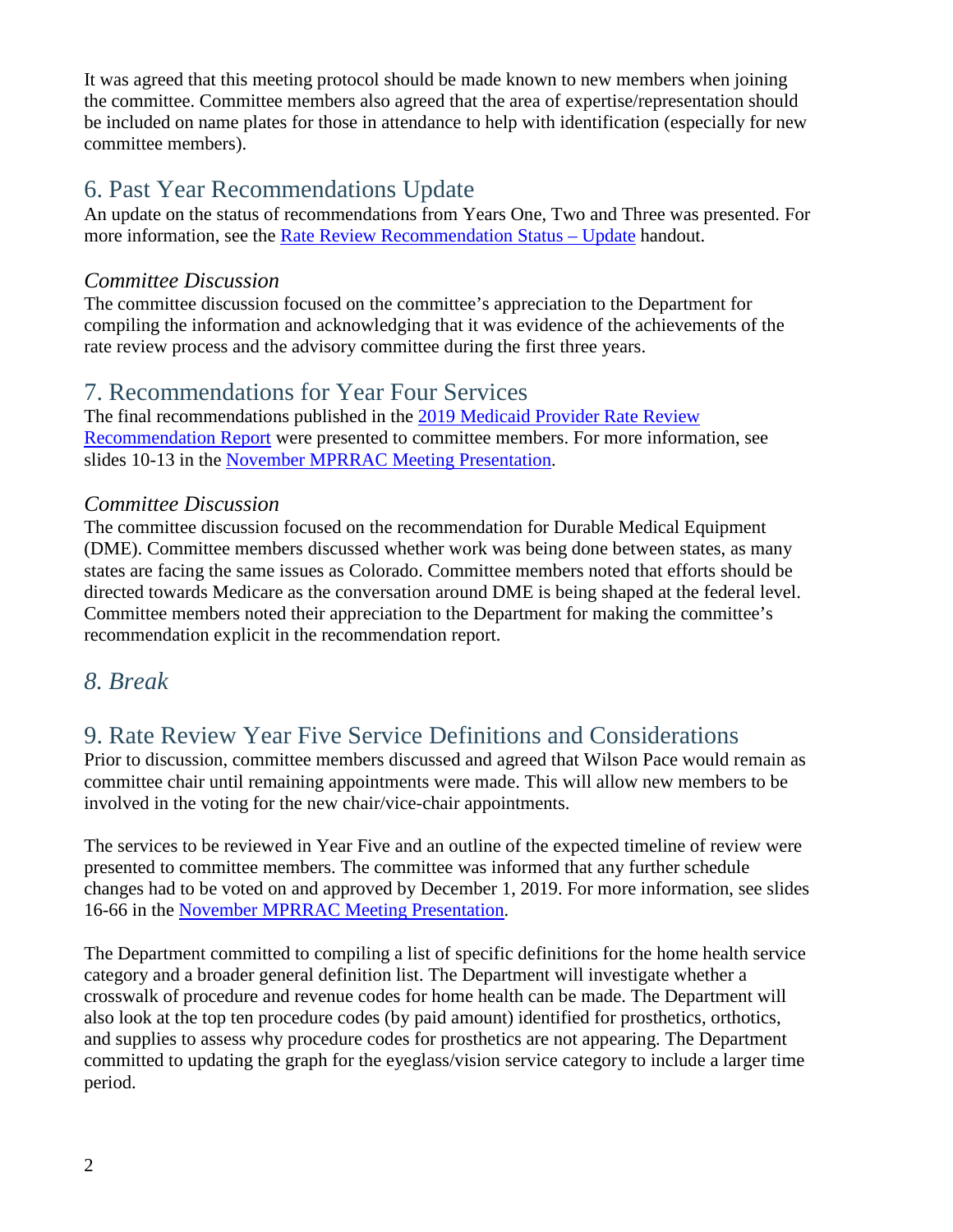#### *Committee Discussion*

Committee members discussed that dual eligible members should not be excluded from consideration for home health services, and that their appropriateness for inclusion in other categories should be considered.

Committee members provided feedback on how data visualizations could be made clearer (e.g., color-coding axes, inclusion of blank boxes where data has been suppressed, inclusion of total percentage of Medicaid spend, definitions of CPT modifiers).

Committee members requested that codes with multiple modifiers be rolled up if the reimbursement rate is the same to ensure that a greater percentage of overall procedure codes appear in the top ten analysis. Committee members also discussed using previous years analysis as a baseline if a service category has been previously reviewed.

## 10. Rate Comparison and Access to Care Metrics

The rate comparison and access to care metrics and methodology, including validation and exclusions, were presented. For more information, see slides 67-79 in the [November MPRRAC](https://www.colorado.gov/pacific/sites/default/files/MPRRAC_PresentationSlides_15Nov2019.pdf)  [Meeting Presentation.](https://www.colorado.gov/pacific/sites/default/files/MPRRAC_PresentationSlides_15Nov2019.pdf)

#### *Committee Discussion*

Committee members discussed the improvement in data collection and presentation from the initial years of the rate review process. Committee members discussed the access to care index and the rationale behind why it has been removed, including questions over its usefulness at measuring access and its validity.

## 11. Data Analysis Considerations

Stakeholders were invited to present on data analysis considerations within the scope of the services being reviewed in Year Five. Comments for services and topics not related to the meeting agenda were invited via email to [HCPF\\_RateReview@state.co.us.](mailto:HCPF_RateReview@state.co.us)

### *Stakeholder Comments*

Angela Mangoon from Children Matter provided feedback on the proposed analysis of speechlanguage pathology rates. Angela stated that modifiers are important for analyzing speech pathology rates as they indicate place of service. Modifiers are required for in home services for children 0-3 years old. Under individual service plans (ISPs), rate reimbursement is the same in home as for a patient coming into a medical office. Angela requested a graph that shows utilization is increasing but provider numbers/quantity is decreasing. Angela highlighted CPT code 92625 as an example for committee members. Code 92625 is a flat rate code for feeding services and reimbursement is only \$25 for an hour of in-home service, and this does not cover the actual cost of delivering the service (e.g. transportation to home, wages). Angela requested that the committee consider increasing the rate to the equivalent of other services in-home for one hour.

Mark Davidson from Colorado Behavior provided feedback on the proposed analysis of pediatric behavioral therapy. Mark questioned if the proposed ArcGIS map included in-home data or only center-based services. The Department took this question on notice and would clarify what data is included. Mark also requested that the committee consider the reassessment code modifier, as this service takes time to deliver.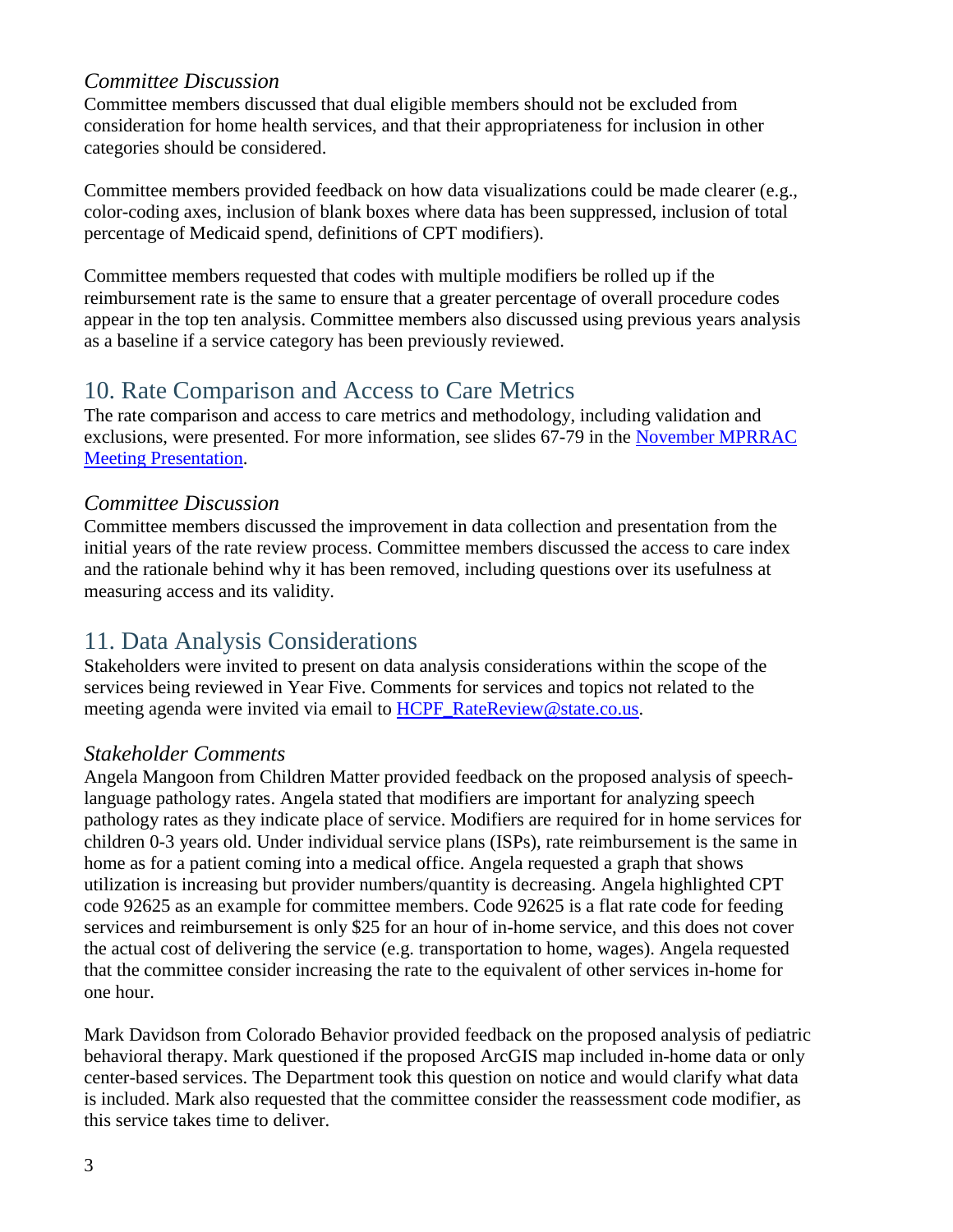David Bolin from CLASP, provided feedback that there are not enough pediatric personal care providers.

Betsy Murray from the Home Care Association of Colorado and the Colorado Physical Therapy Association provided feedback on the proposed analysis of home health and physical therapy services. Betsy questioned why physical therapy was being considered again if there were no rate increases from the original review. Betsy noted that the original rate review report on home health services was not clear on what was a committee recommendation and what was a Department recommendation. Betsy noted that homemaker and personal care should be considered at the same time as home health services. Betsy noted that the committee should look at the time between the decision to release a patient from hospital and when the home health services are actually received.

Zach Maple from the Developmental Disabilities Resource Center provided feedback on the proposed analysis of pediatric behavioral therapy. Zach noted that there is a plateau from kids under waiver and when they age out. Zach noted that they have had to waitlist services because intensive services can't be received – children are receiving too many other services that week to have time to receive more e.g. speech, occupational therapy etc.). Zach noted that the Department was not considering the cost and time for the new electronic visit verification (EVV), in particular the time needed to train staff and have staff add this into their routine. This would add costs for each agency. Zach noted that codes need more clarification as there is confusion in how to bill correctly for services.

Maureen Welch provided feedback on the MPRRAC process. Maureen noted that the committee should try to increase transparency to members. Maureen requested that the committee should hold a meeting for stakeholders to share their lived experiences and provide input. Maureen noted that the MPRRAC website does not currently list members. Maureen noted that stakeholders should be given the opportunity to comment on reports.

#### *From webchat:*

Matthew Dolph from VitalCare asked if the committee had thought about or prepared for the impact of county based minimum wages. Matthew also asked if the data could determine the percent of children on the Pediatric Personal Care benefit who have behavioral issues and the number of children who have skilled services as well.

Payton asked if there was a way to consider staff turnover in the data analysis. Payton noted that if reimbursement rates are low, particularly for front line staff, turnover is higher, and resources are overutilized to recruit and retrain transitioning staff. This can also have negative impacts on treatment quality. Payton noted that many providers have a cap on how many patients they will take, since there are codes omitted from coverage and rates are reduced about 30% from the waiver rates. Payton also provided a document for the committee for consideration during the pediatric behavior therapies review – [Supplemental Guidance on Interpreting and Applying the](https://www.abainternational.org/ABAIUploads/Practice/New_CPT_Codes_Supplemental_Guidance_1_9_19.pdf)  [2019 CPT Codes for Adaptive Behavior Services.](https://www.abainternational.org/ABAIUploads/Practice/New_CPT_Codes_Supplemental_Guidance_1_9_19.pdf) Payton also noted that the rate for feeding therapy needed to be reviewed as it is too low.

Beth Cole requested that the committee look at the rate for code 92507 with the TL modifier (for early intervention) with the consideration that services must occur in the family's home. The rate that is based on services occurring in the clinic is too low for providers who travel to families' homes and it is causing providers to leave early intervention. Beth requested that all services that use the TL code modifier be considered as separate codes as they are delivered in-home and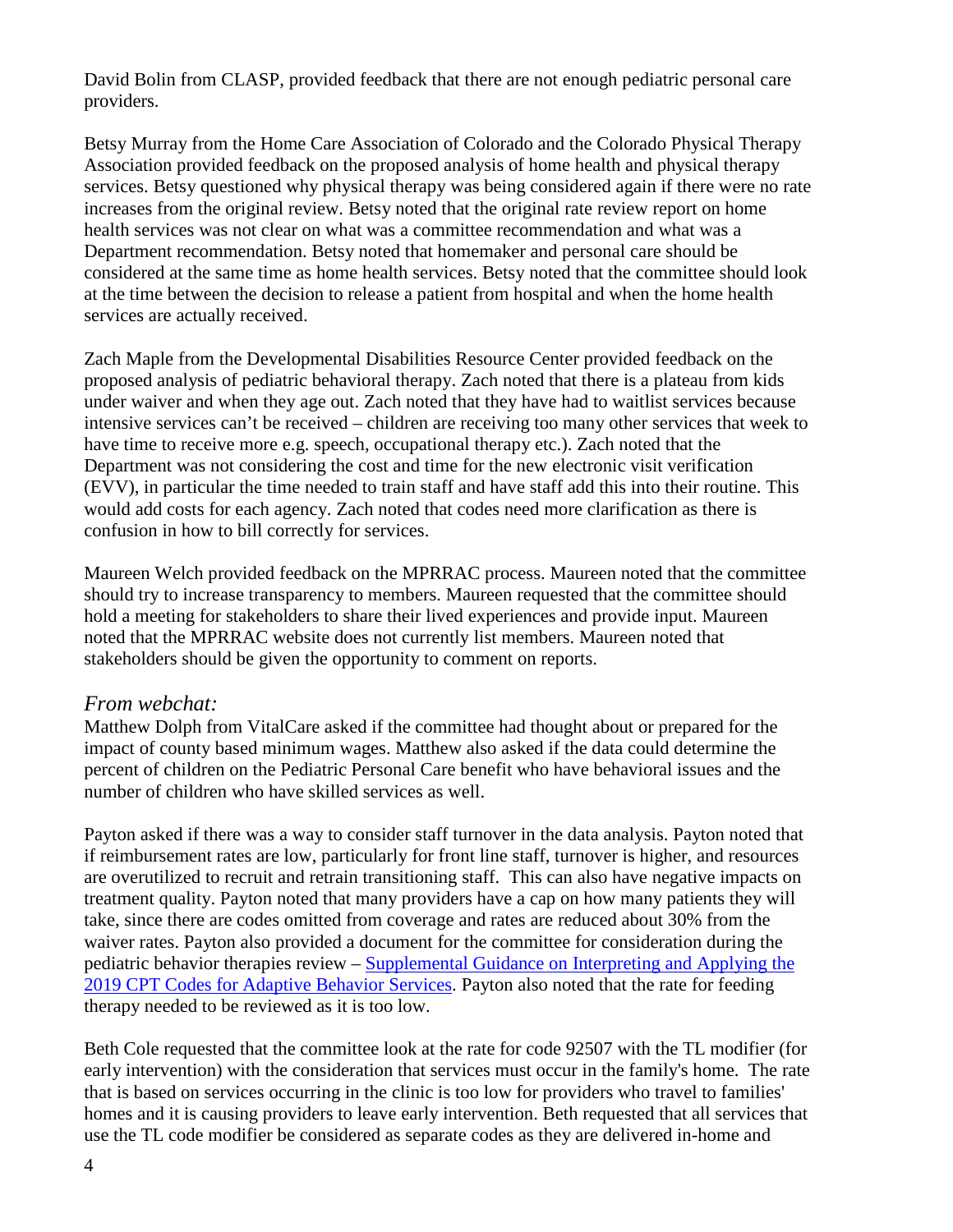require different rates. Beth asked that specializations be considered when reviewing behavioral health as there is a shortage of providers with specialization in infant/toddler mental health.

Travis Blevins from Behavior Services of the Rockies provided feedback on the ArcGIS mapping and asked if any information is included on in-home services drive time and network adequacy. Travis noted that waitlist information is necessary to get a clear picture of actual network adequacy and that in-home services needs to be addressed as well. Travis provided feedback that the reduction in provider pool is related to several variables:

- Provider relations;
- Misunderstanding, misapplication, and miscommunication of federal law to parents and providers;
- In-home services reimbursed at the same rate as clinic-based services
- Arduous and inconsistent PAR approvals, and denials through EQ-suite;
- Not using or approving AMA codes 97154 (specifically); and
- Lack of knowledge of MH parity federal settled law during approvals.

Travis noted that data should be collected on the severity of behavior, which should have a differentiated rate or supplement. The severity of behavior is interfering with all other therapies (SLP, PT, OT, etc.) and preventing families and children from receiving services. Travis also recommended looking at the time from intake to when they first get seen and bills are submitted. That latency is sometimes extremely long and not in accordance with CMS regulations.

Rebecca Urbano Powell from Seven Dimensions Behavioral Health provided feedback that providers are limiting their EPSDT clients or turning them away due to missing AMA codes for parent training, denial of medically necessary services based on service location (school specifically). Rebecca noted that the 2-unit reassessment which is sorely lacking in order to provide a quality re-evaluation. Rebecca stated that no clear response has been given as to when Medicaid will approve codes 97154 and 97158. Rebecca noted that the review process via EQ Suite was arduous and inconsistent. Rebecca also commented that low rates for 97155 do not offset the expense to the provider company for all of the work required not in presence of client to design and provide ongoing quality behavior therapy care.

Jessica Spangler noted that Pediatric Personal Care providers are typically paid \$11.80 per hour. Jessica asked that the committee consider data on how many parents must pay privately for personal care and how many have to spend personal funds on personal care providers to get them to show up. Jessica noted that other funding sources are supplementing rates because minimum wage is not realistic.

#### *Committee Discussion*

In response to the stakeholder feedback presented, committee members discussed the ArcGIS mapping and noted that it is only showing patient travel distances it may not be as useful where services are being delivered in-home and the provider is having to travel.

# 12. Next Steps and Announcements

Next steps, including future meeting dates, were reviewed. Committee members were asked to provide feedback on whether the next meeting should be an extended meeting (4-5 hours) or two separate meetings with a data webinar held before the standard committee meeting. Members agreed that one longer meeting would be their preference. The stakeholder comment process between meetings was discussed and committee members were informed that stakeholder